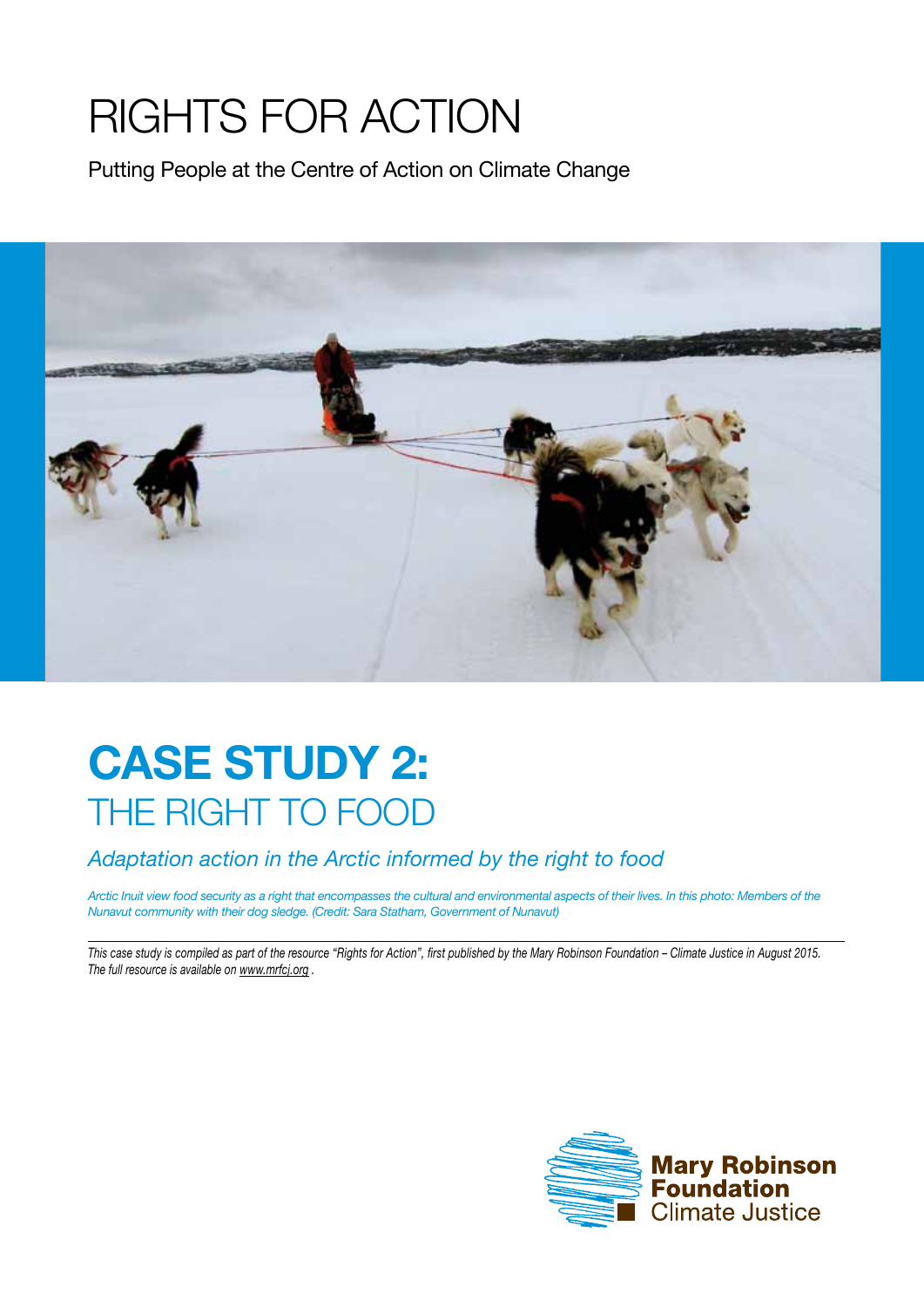The increasing cost of imported food and the impacts of climate change on traditional foods are leading to food insecurity for Inuit people in Nunavut in the Canadian Arctic. Leesee Papatise who lives in Nunavut articulates the challenges her community faces:

*"There are 3 people living in our household, we spend about 500 Canadian dollars per week to feed ourselves and others (Inuit will share their food to family members, this is the norm for us). For example, frozen concentrated juice can cost CAN \$8.59. We are lucky compared to other families as both my husband and I have jobs and we have a house. Nunavummiut (the people of Nunavut) struggle to put food on the table and a lot of people are trapped in a vicious circle - they get paid, pay the bills and buy food, but often have to borrow money for food before their next payday. So when a person gets paid, they have to pay back their loan, pay bills leaving little money to buy food. Many households have one or two working folks supporting 8 to 10 people.* 

*Changes in weather are also making it difficult for Inuit to harvest animals. One year, we tried to go fishing through the sea ice. The travel conditions were so poor, we had to turn back but normally this would have been a good time to travel and fish1 ."*

In 2012 the UN Special Rapporteur on the Right to Food visited Canada and highlighted cases of acute food and nutrition insecurity amongst households in Nunavut, with studies showing that 70% of school children live in food insecure homes. The impacts of climate change on the availability of traditional foods is an important contributor to the causes of poor nutrition, alongside rising food prices.

Canadian Inuit rights are conceptualised and codified though treaties, land claims and human rights obligations at national and international level. To realise these rights Inuit people need to be empowered to shape decision making related to their natural resources. One example of this empowerment in practice is the Nunavut Food Security Coalition<sup>2</sup> which is working to ensure access to healthy and affordable food for the community, empower the Nunavummiut to produce food locally and ensure the active participation in decision making to develop a sustainable and long term approach to food security that respects the rights of local people.

The work of the coalition is complemented by a grassroots initiative led by Leesee Papatsie called Feeding My Family. The group works to raise awareness, nationally and internationally, of the high cost of food in Nunavut; encourage community members to speak up and engage in decision making on food security and natural resource management; and promote local knowledge and traditions to tackle food insecurity and adapt to the impacts of climate change on traditional food sources.